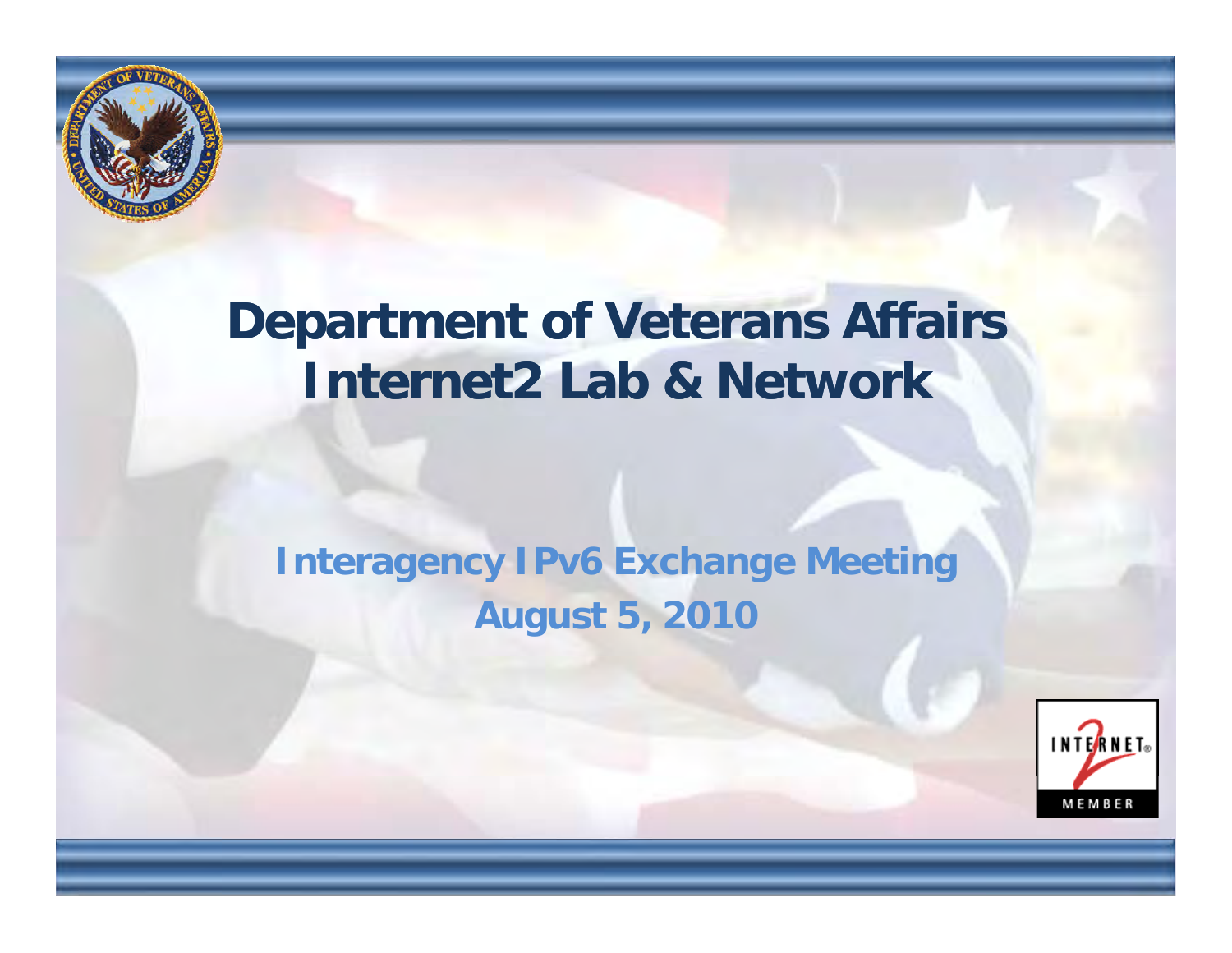





- **VA Internet2 Lab Overview**
- **VA Internet2 Lab Architecture**
- **VA Internet2 Testbed Process Process**
- $\bullet$ **Q&A**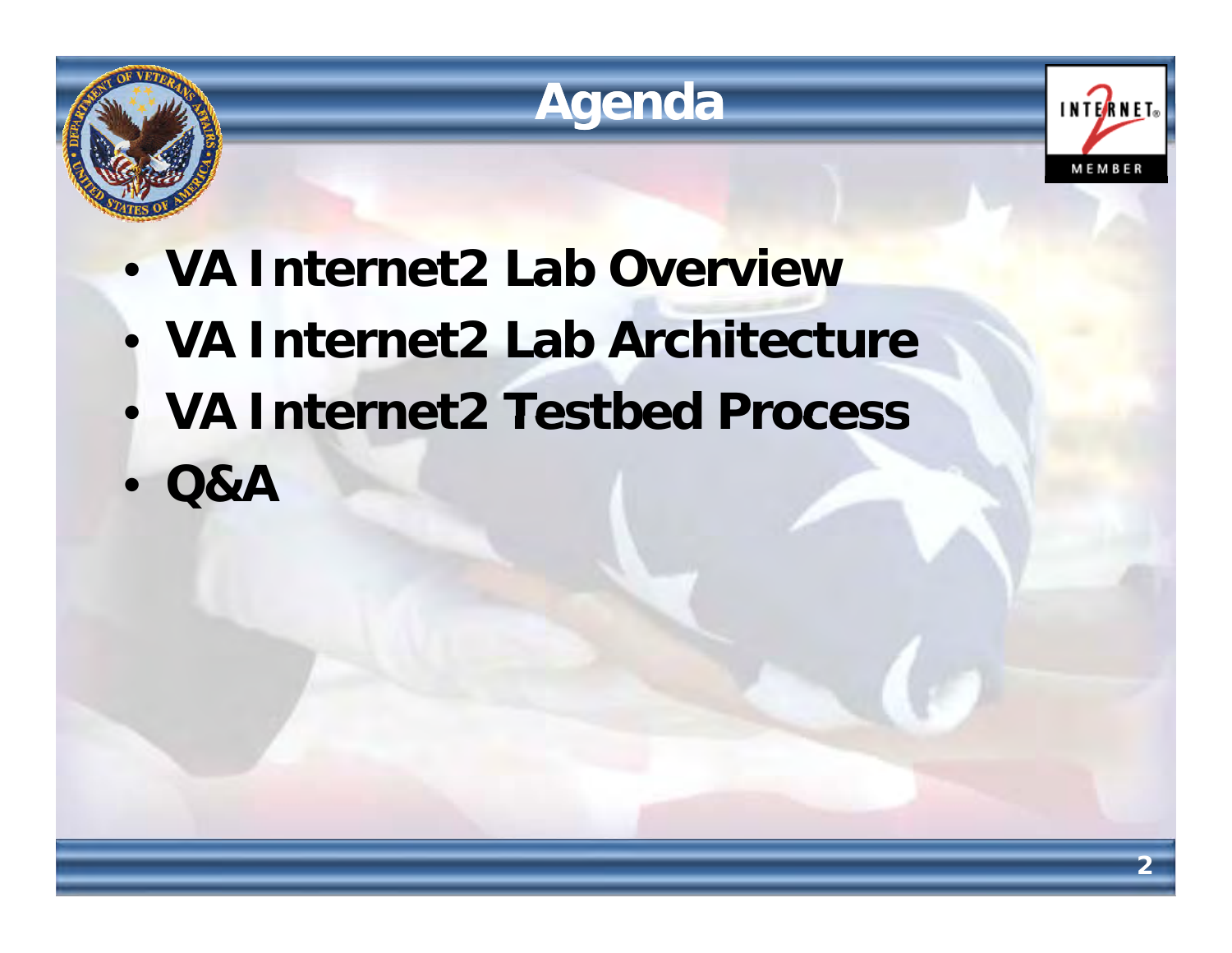

# **VA Lab**



- • Establishing a VA research/Lab network
	- Physically separate from the OneVA Enterprise Network
		- Using Internet2 technologies, network, and services
- • Labs will interconnect for the purpose of evaluating, testing, and demonstrating advanced applications prior to VA implementation
- Labs will provide:
	- An environment for the VA to demonstrate existing applications
	- A platform for developing advanced, collaborative applications for VA healthcare and other missions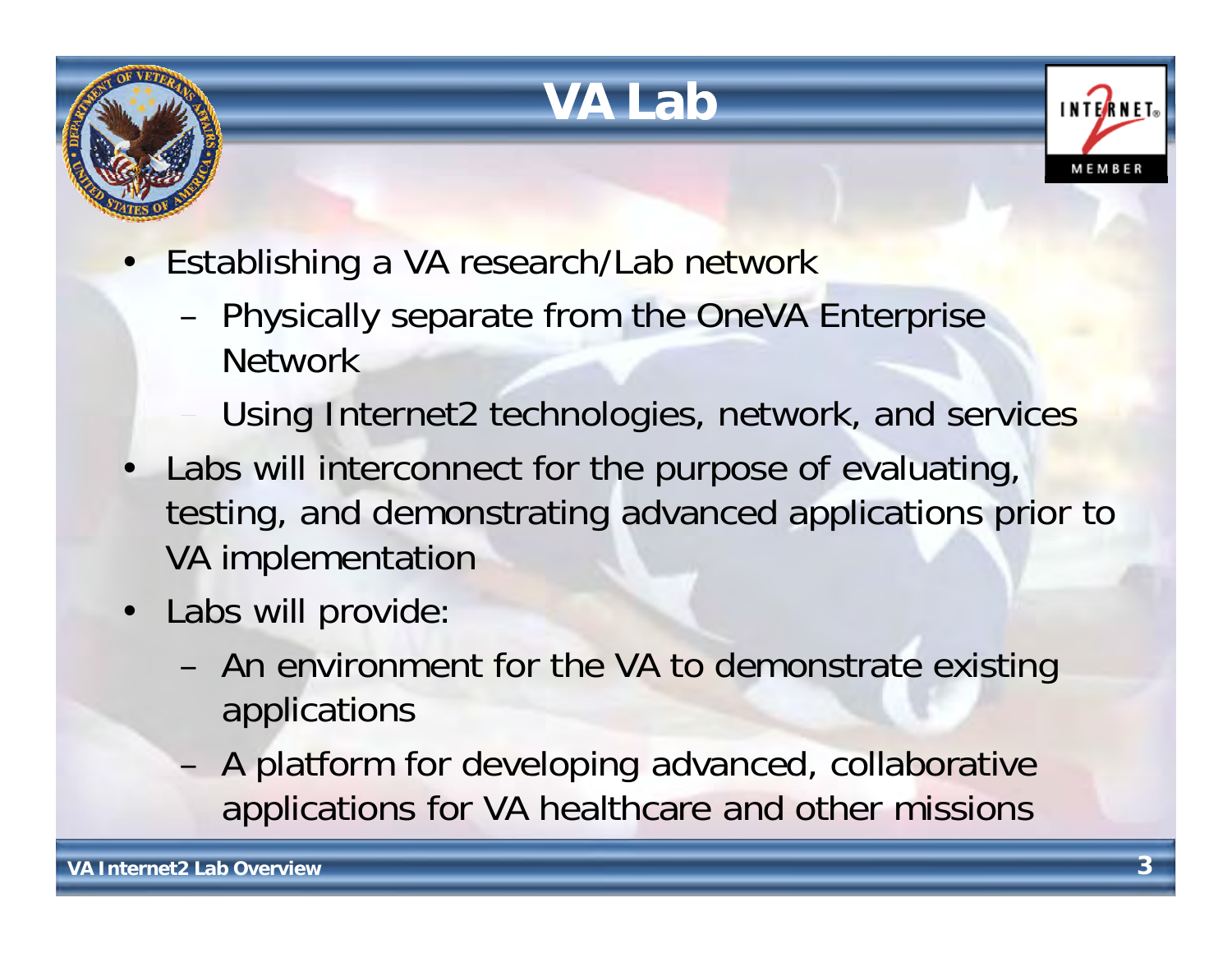

# **VA Lab (cont.)**



- • Solutions will leverage the VA Internet2 connectivity to accelerate collaborative development and bring key solutions that provide improved service to the veteran more quickly
- • Central Internet2 Lab in Washington, DC
	- $\checkmark$  Cornerstone to the national VA research network infrastructure
	- $\checkmark$  Acts as the secure gateway to the Internet2 network for all VA Internet2 Labs
	- $\checkmark$  Flexible to service the various functions the lab will need to service
	- $\checkmark$  Includes solution development, application testing, solution evaluation, and technology showcase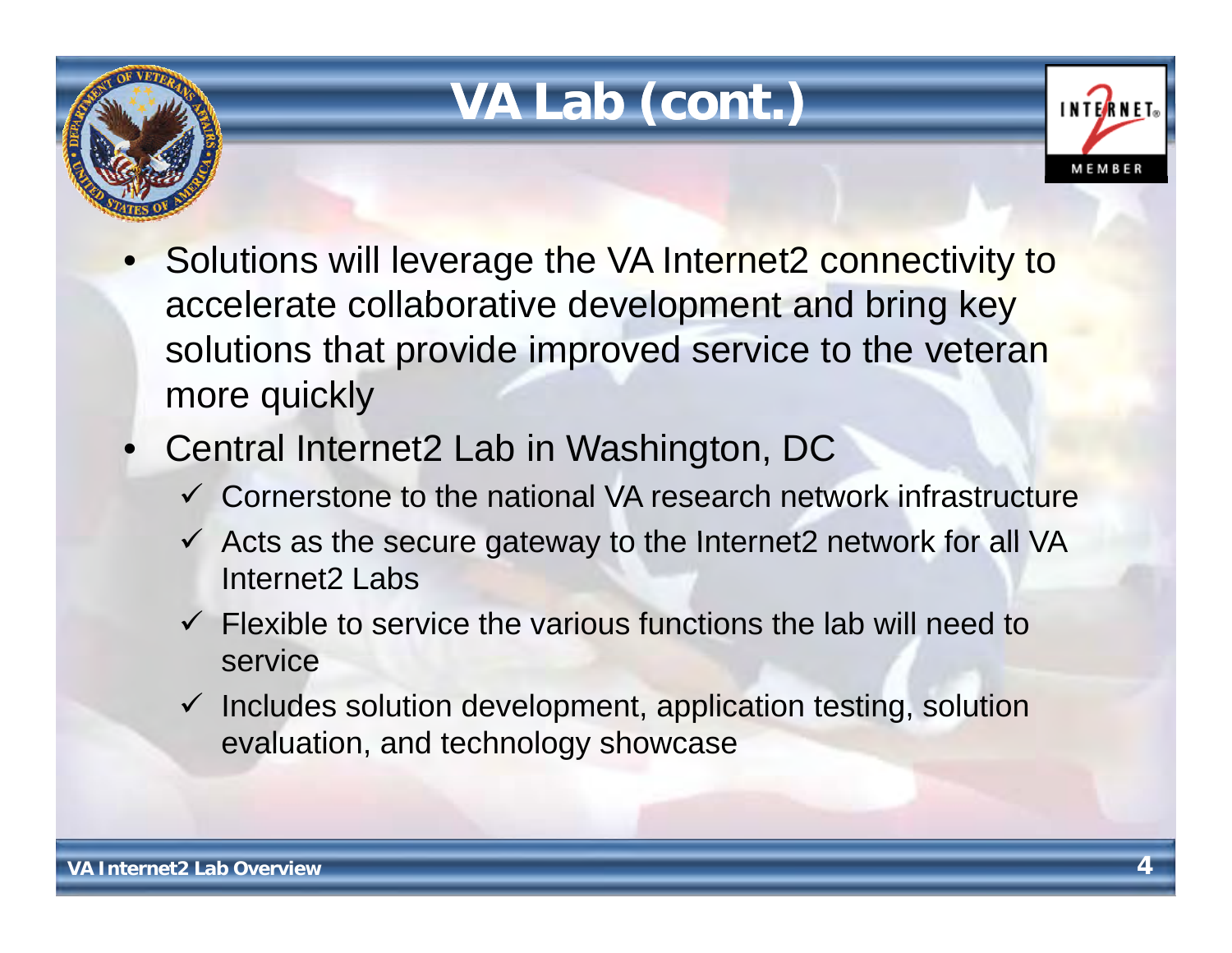

# **Capabilities**

- • **Network** – The network will leverage the underlying capabilities of Internet2 using IPv4 and IPv6 in both unicast and multicast architectures
- • **Systems** – The Internet2 Lab will host multiple servers and computing capabilities that will support advanced applications being tested by the VA in collaboration with the Internet2 community
- **Technologies**  As new technologies are provided by vendors and developed by the VA. The Internet2 Lab will provide a testbed for evaluating and certifying their performance, security, and specifications

**INTERNE**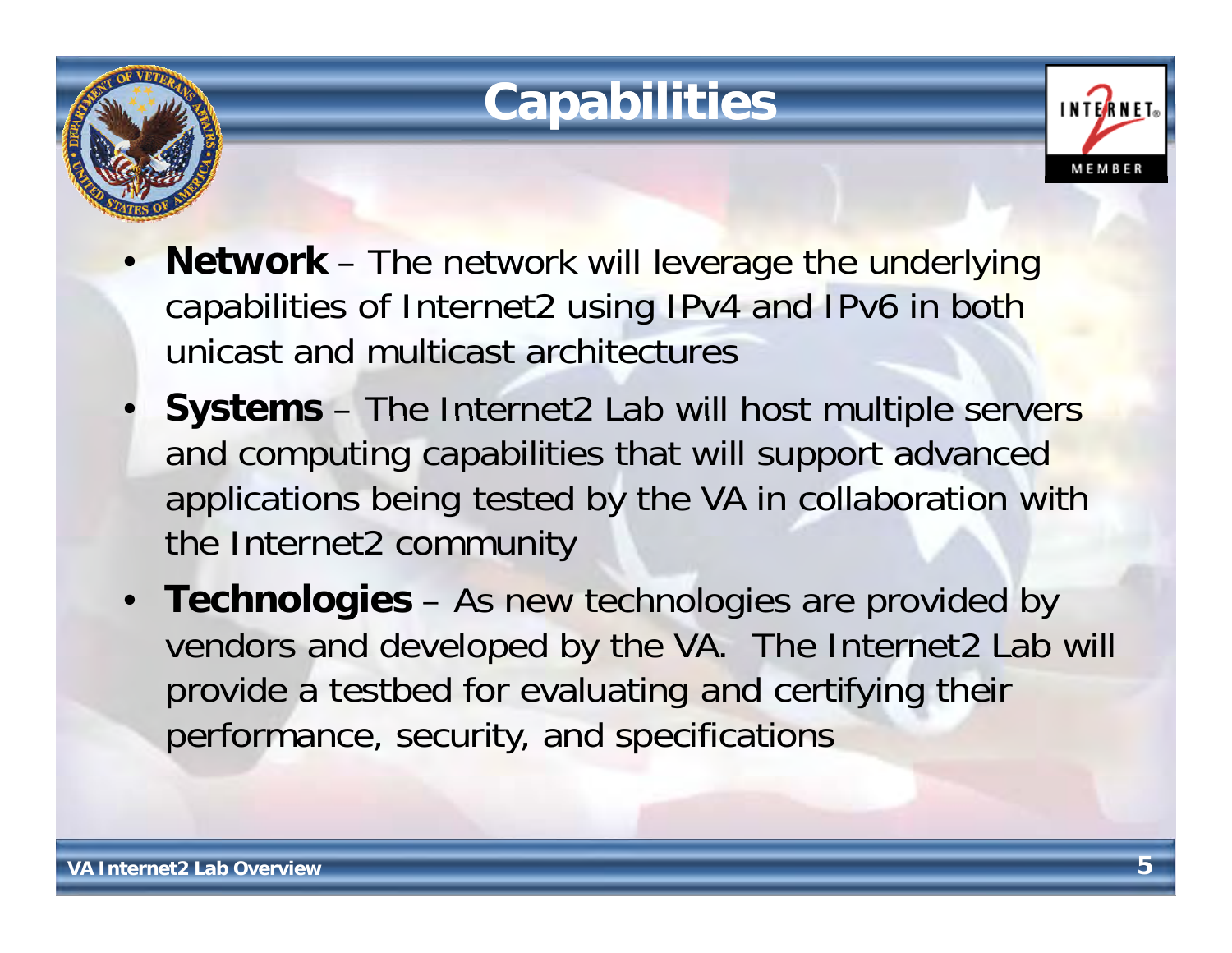

#### **Capabilities (cont.)**

- • **Applications** – The Internet2 Lab supports a variety of Internet2 applications including Federated Identity Management and Healthcare apps such as the Nationwide Health Information Network, FCC Rural Health applications, Health Information Exchanges, telepresence, virtualization, and visualization
- **Testing** the Internet2 Lab will perform test and measurement of network and applications throughout their duration of activity
- **Demonstrations**  Internet2 Labs will be used for demonstrations at VA locations as well as at conferences and exhibits

**INTERNET** 

MEMBER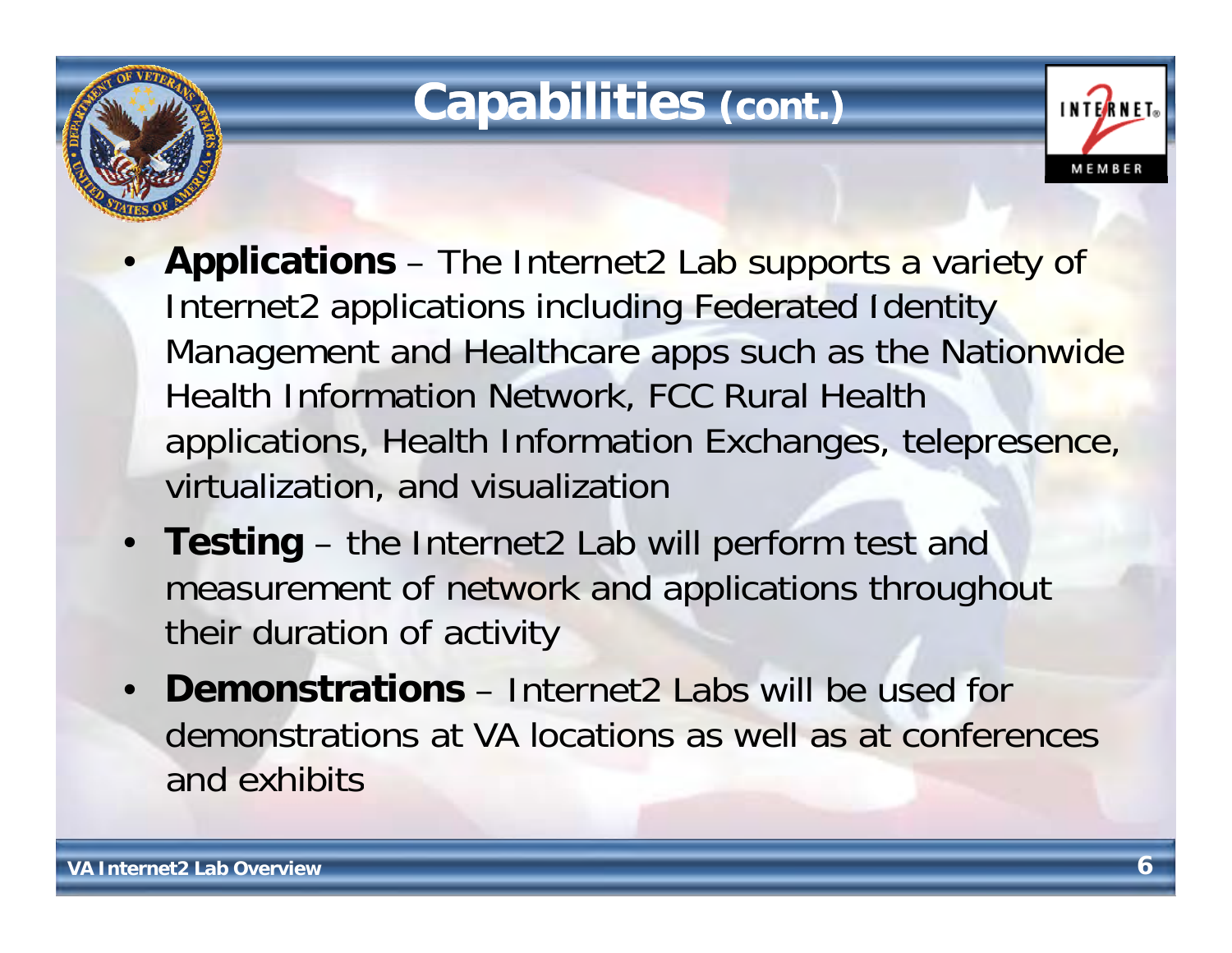

### **Capabilities (cont.)**

- • **Research** – the Internet2 Labs will be used for active research activities in developing new capabilities, systems, and software to support the VA mission
- •**Operations Management** – the Internet2 Labs will be supported by a team of engineers that will monitor ongoing systems and collaborative applications for VA personnel

**INTERNET**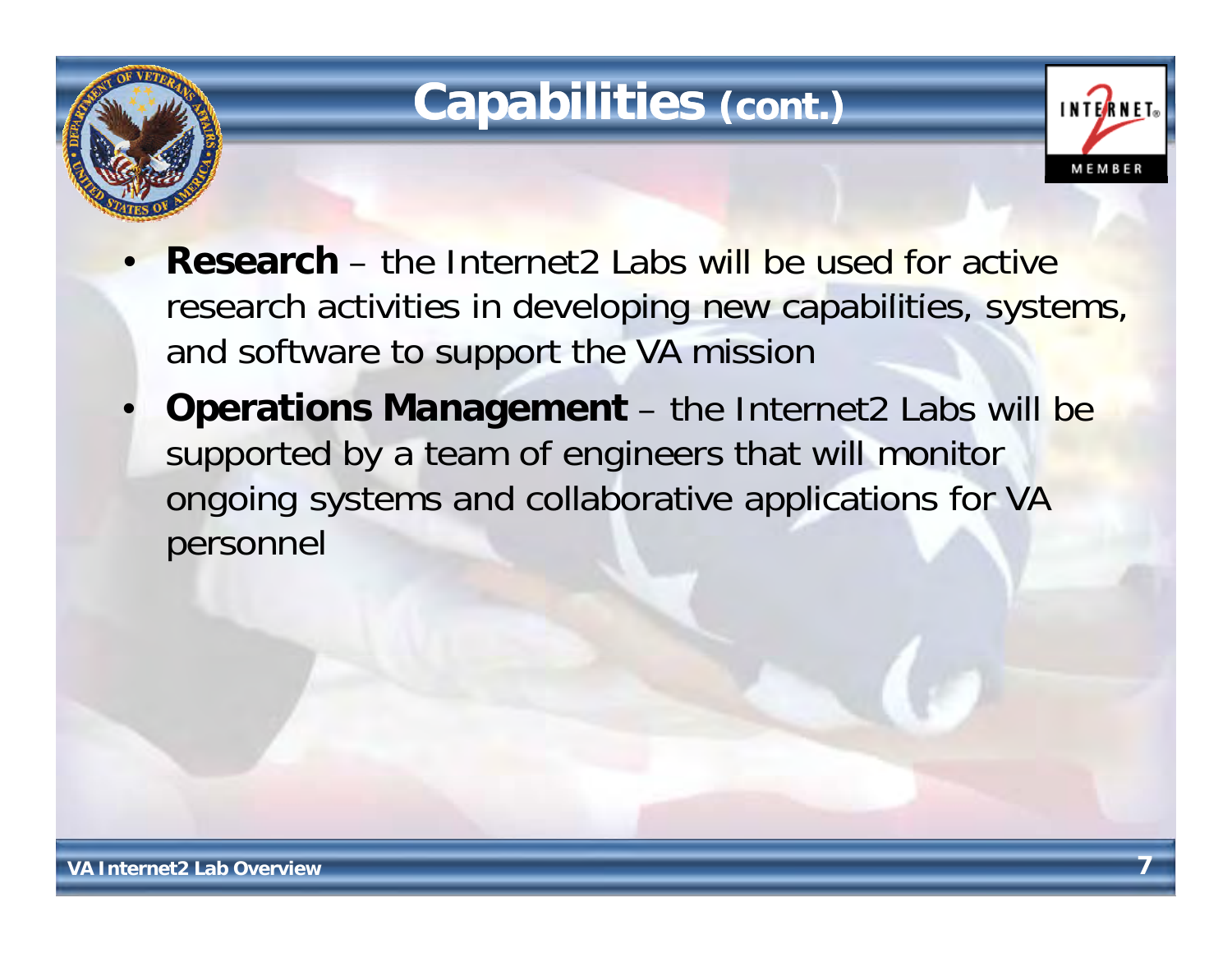

**VA Internet2 Lab Architecture**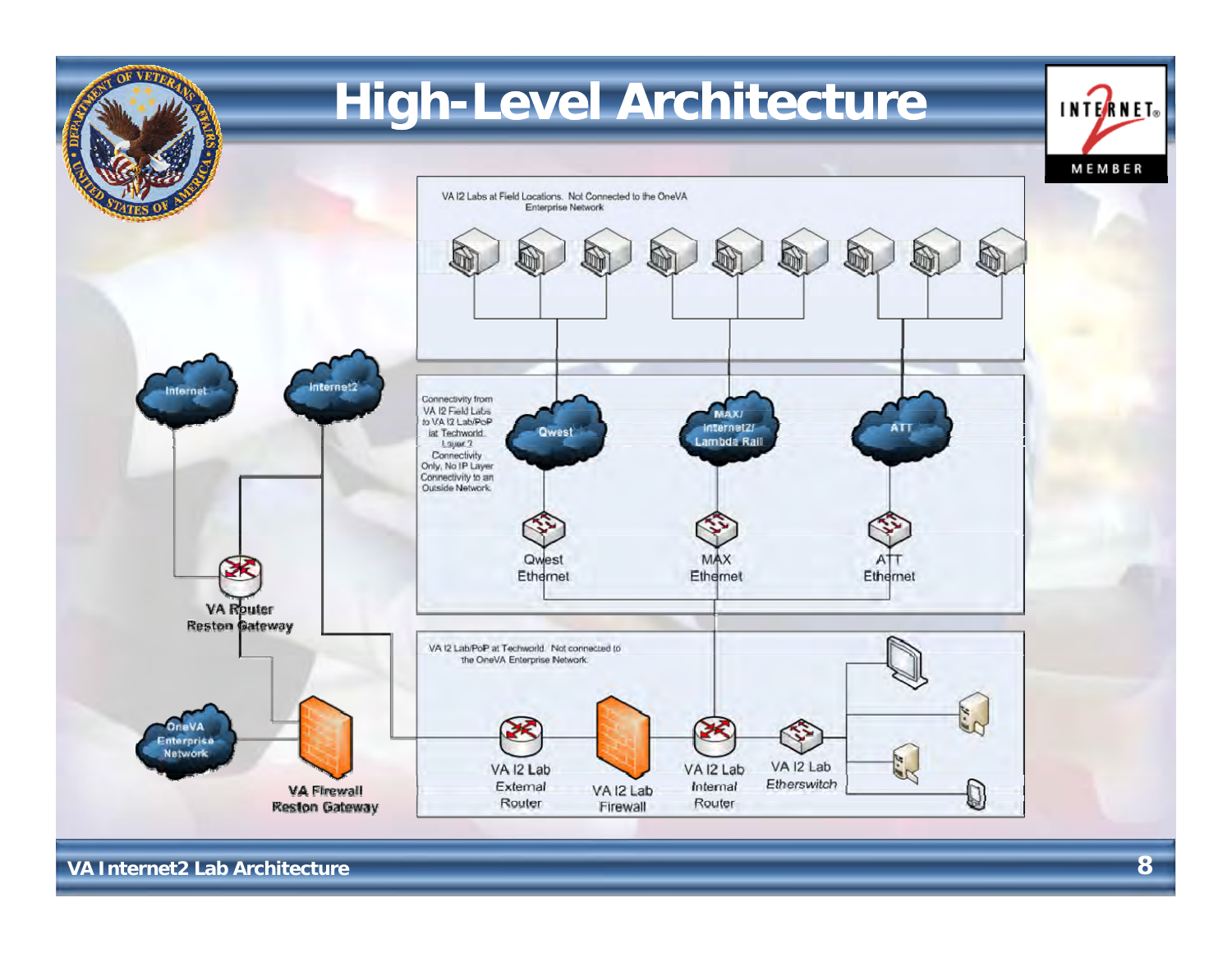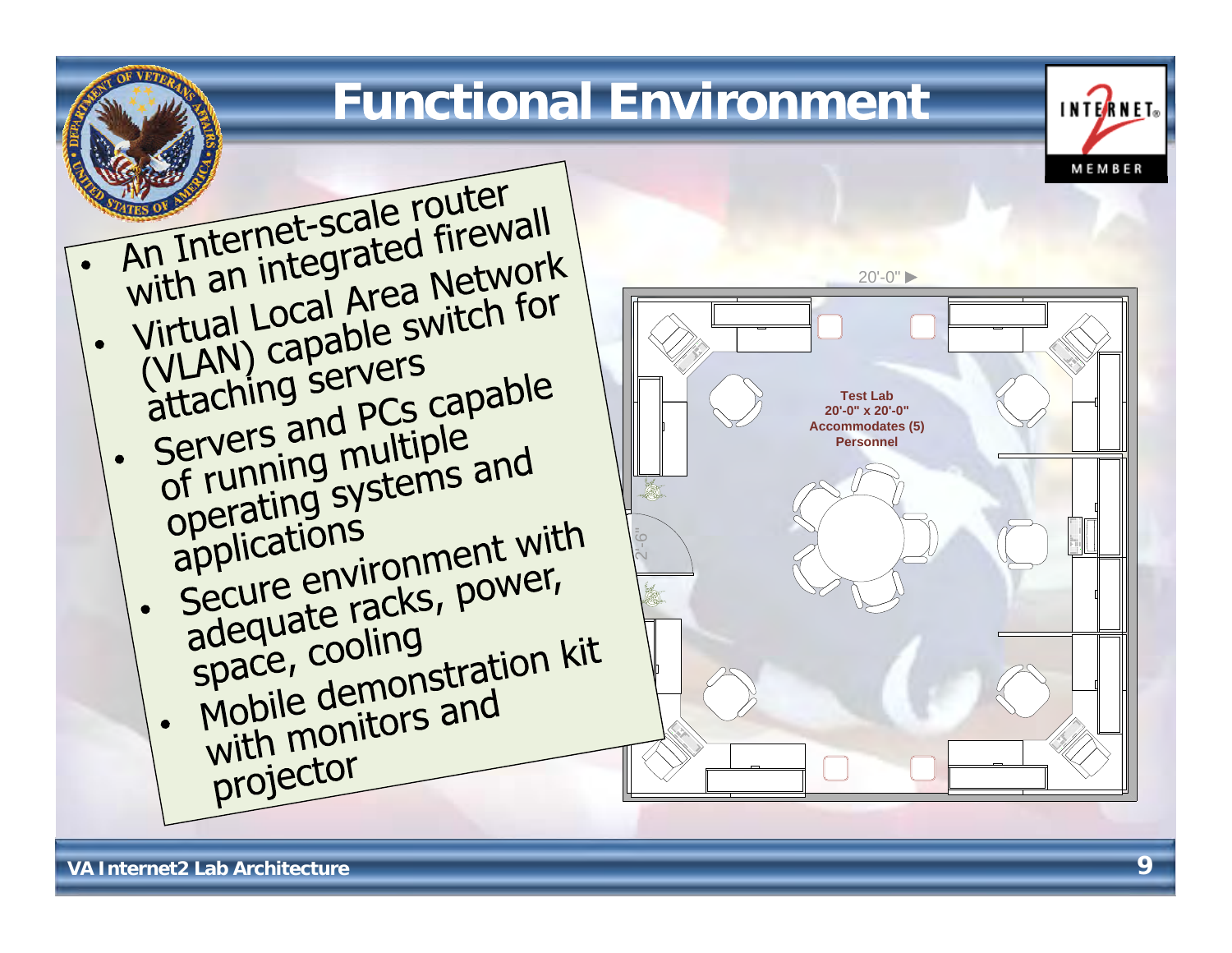

**VA Internet2 Lab Architecture**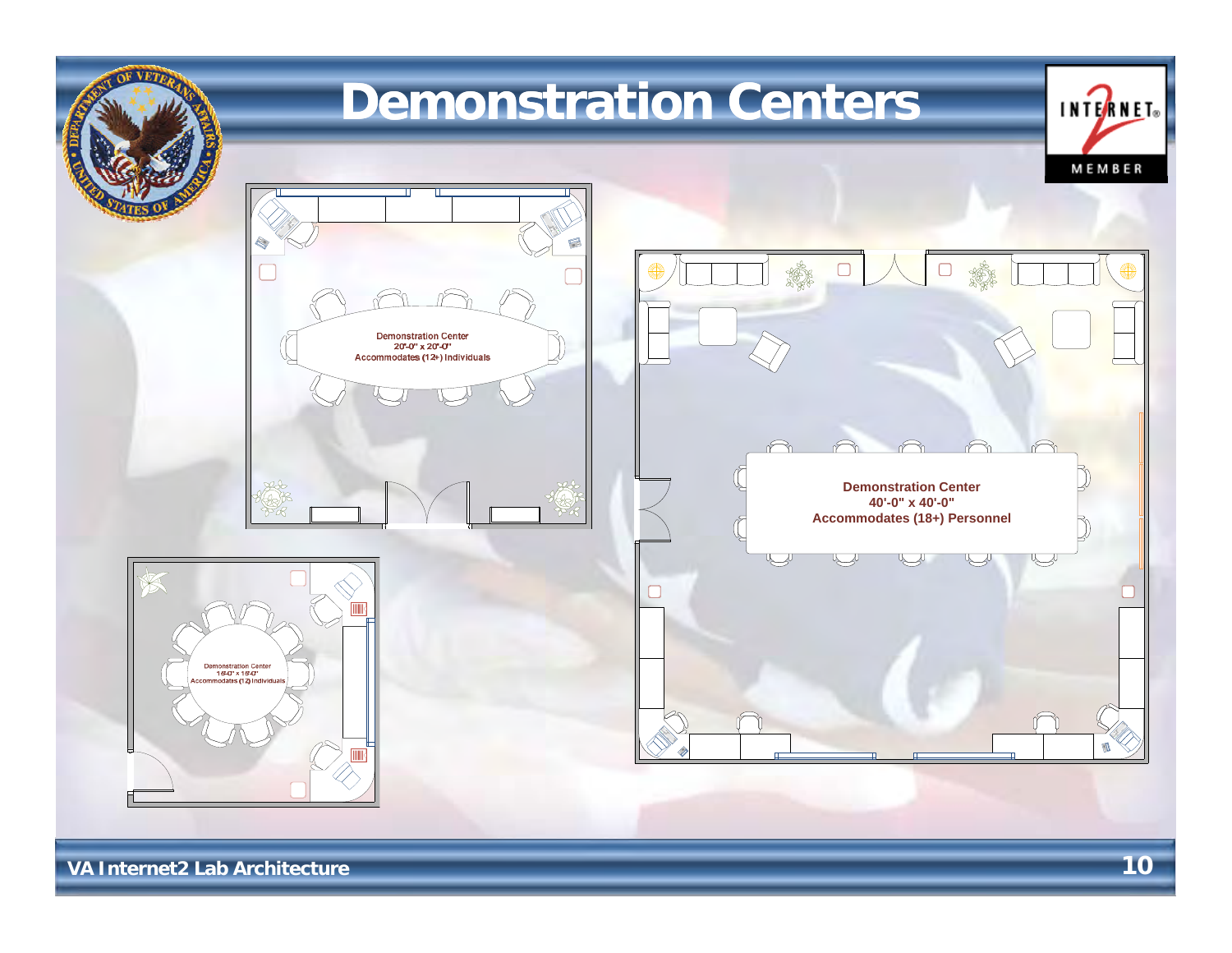

## **National Testbed Process**



- • **Greater security (move testing from operational network)**
- •**Save money – central place and service to do this from**
- • **Pool resources & information sharing**



**Applications and technologies that show greatest value to the VA will be demonstrated**

INTERNET<sub>®</sub>

MEMBER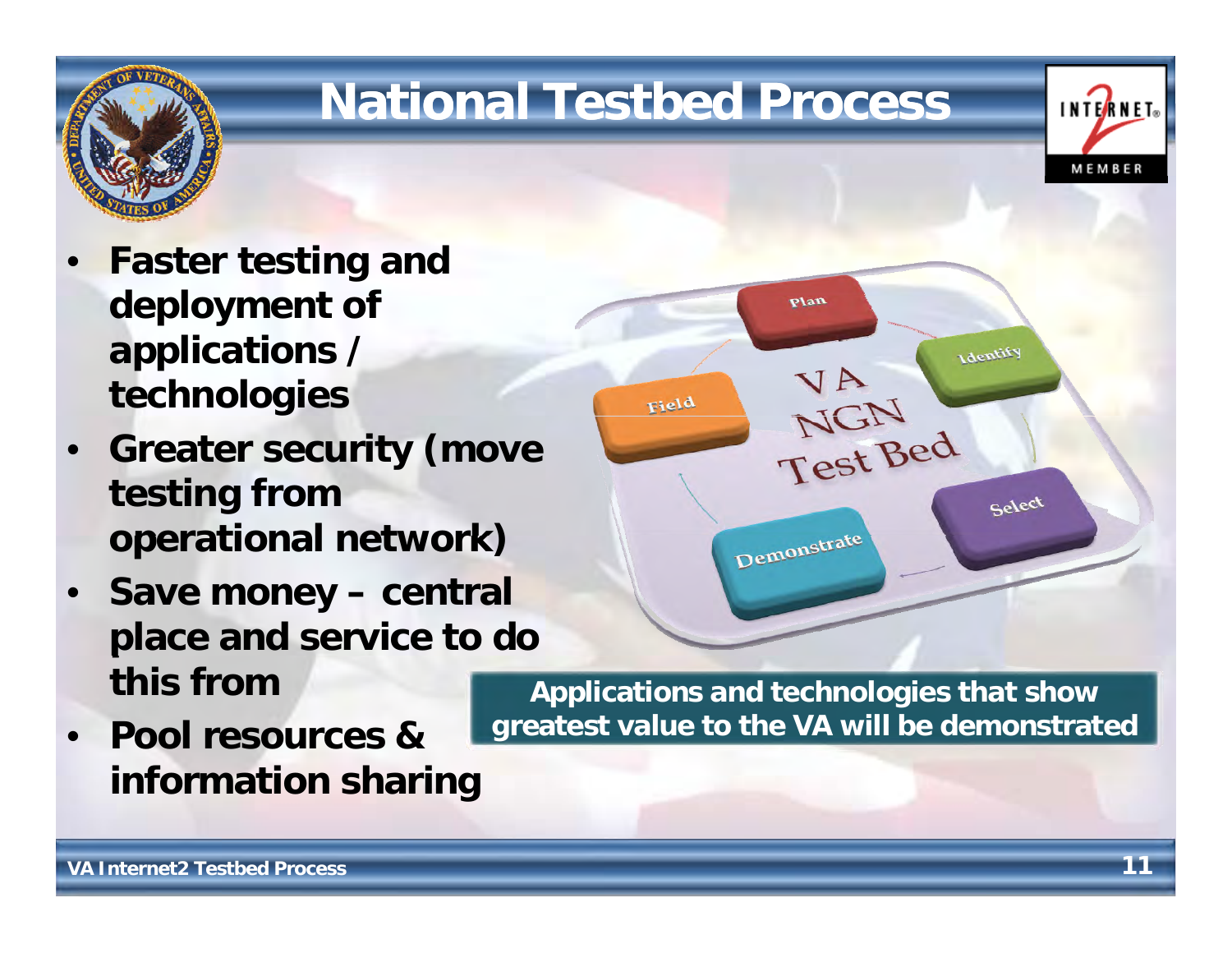

**VA Internet2 Testbed Process**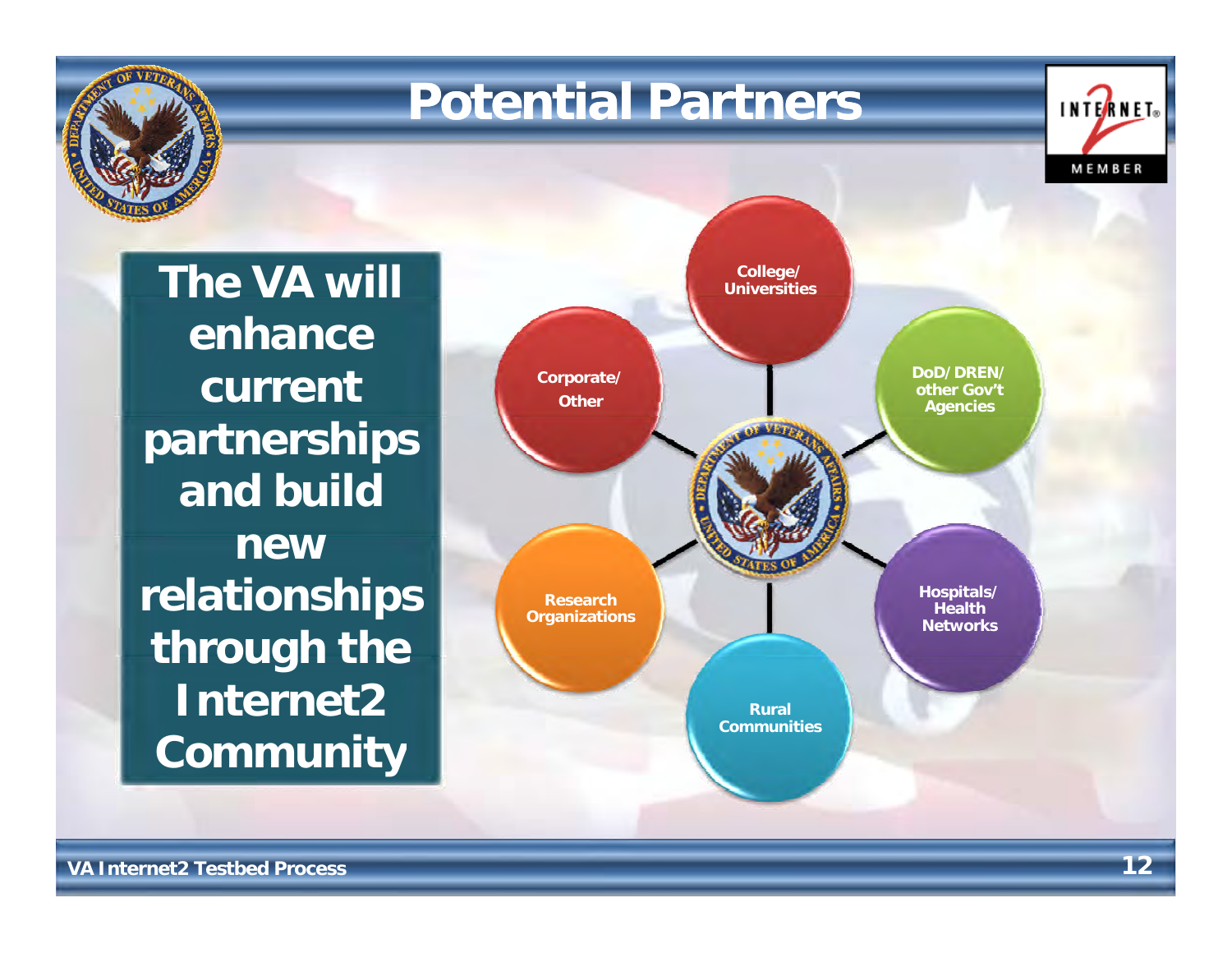

#### **Potential Applications**

**Human-Computer InteractionIma gin g Rendering Representation Data Mining Scientific Modeling Knowledge Management Symptomology Manipulation Server ConsolidationPharmaciesDisaster Recovery Testing Electronic Health** 

**Portable Applications Portable Workspaces Teleconferencing Communities of Interest NetworksForecasting Hazardous Visualization EnvironmentsRemote Surgery Education & Trainin g Orthopedic Research Spinal Cord Injury Suicide Prevention On-Line Collaboration**

**RecordsSurvivor BenefitsBurial Operations Support Data Centric Transition** for VR&F and **EducationDocument and Correspondence Management System IT InfrastructureIPv6Identity Management Security**

**VA Internet2 Testbed Process**

INTERNET.

MEMBER